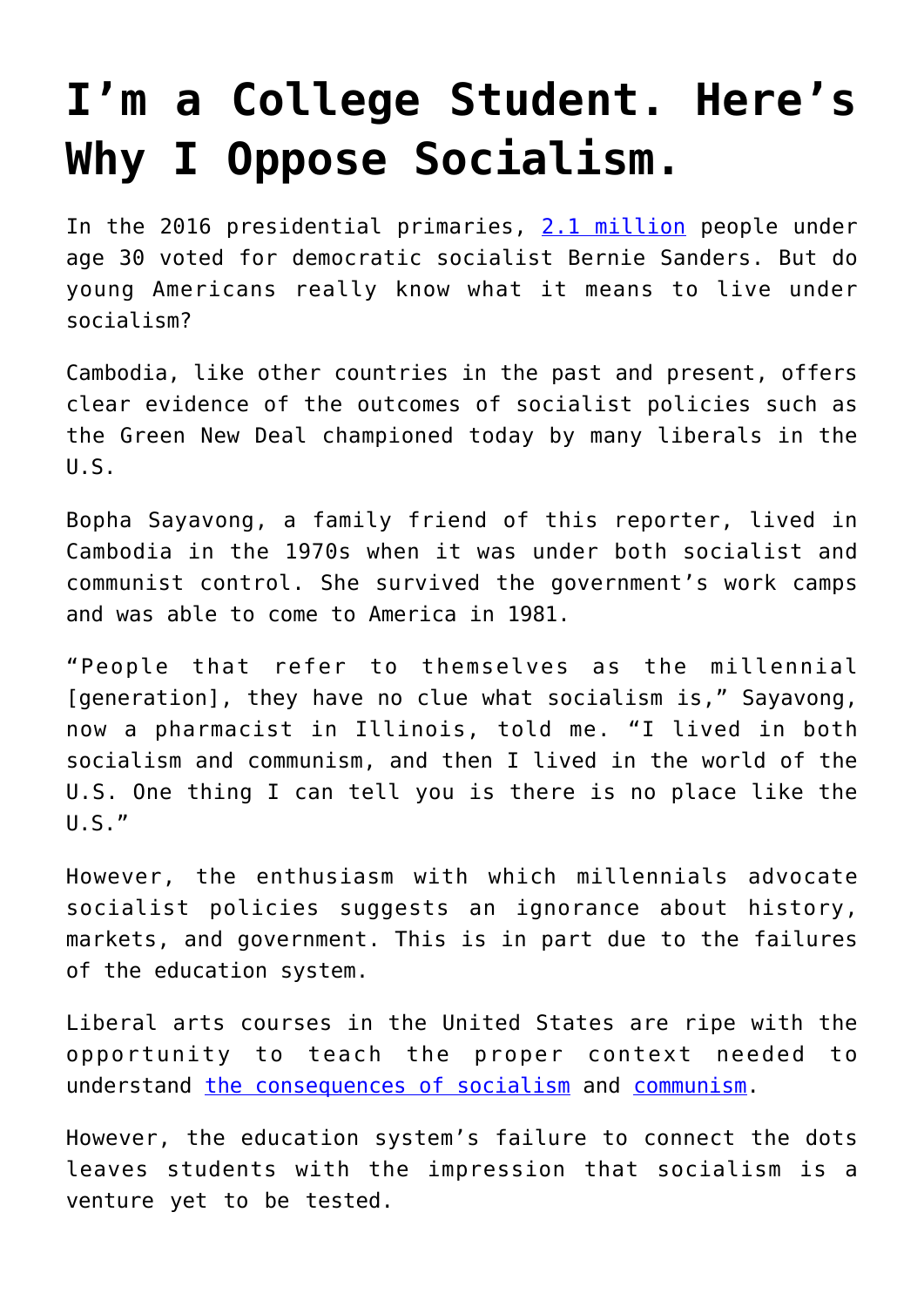"People think it's so wonderful, it's so fantastic, but that's not true," Sayavong said. "It's just like a painting–it looks fantastic. But when you live in it, then you know it. It brings me pain to even think that our children go that far [consider socialism]."

American college students have the luxury of viewing the world from an ivory tower, combating injustice through thought experiments.

Students approach the world's problems as if this were a game in which there are no consequences, and every variable is easily known and controlled. They say: "If we could remove markets, there would be no poverty, and if the government made the decisions, there would be no oppression."

This critique of higher education has been made many times over many years by conservative academics. William F. Buckley Jr. shocked the academic world with his 1951 book, "[God and](https://www.amazon.com/God-Man-Yale-Superstitions-Academic/dp/089526692X) [Man at Yale](https://www.amazon.com/God-Man-Yale-Superstitions-Academic/dp/089526692X)," and its scathing critique of the liberal bias at Yale University.

Still, to this day higher education don't provide a more rounded view of the world.

History classes fail to teach that notions such as socialism already have failed the test of time, and the outcomes have birthed nothing but pain and suffering.

For example, [2 million people](http://www.cambodiatribunal.org/history/cambodian-history/khmer-rouge-history/) died between 1975 and 1979 at the hands of the communist Khmer Rouge regime. Headed by Pol Pot, that regime put Cambodians, including Sayavong's family, in work camps.

That's almost as many dead as the number of young Americans who voted in 2016 for Sanders.

Other such experiments include the Soviet Union, Vietnam, Cuba, and now Venezuela, all of which produced some of the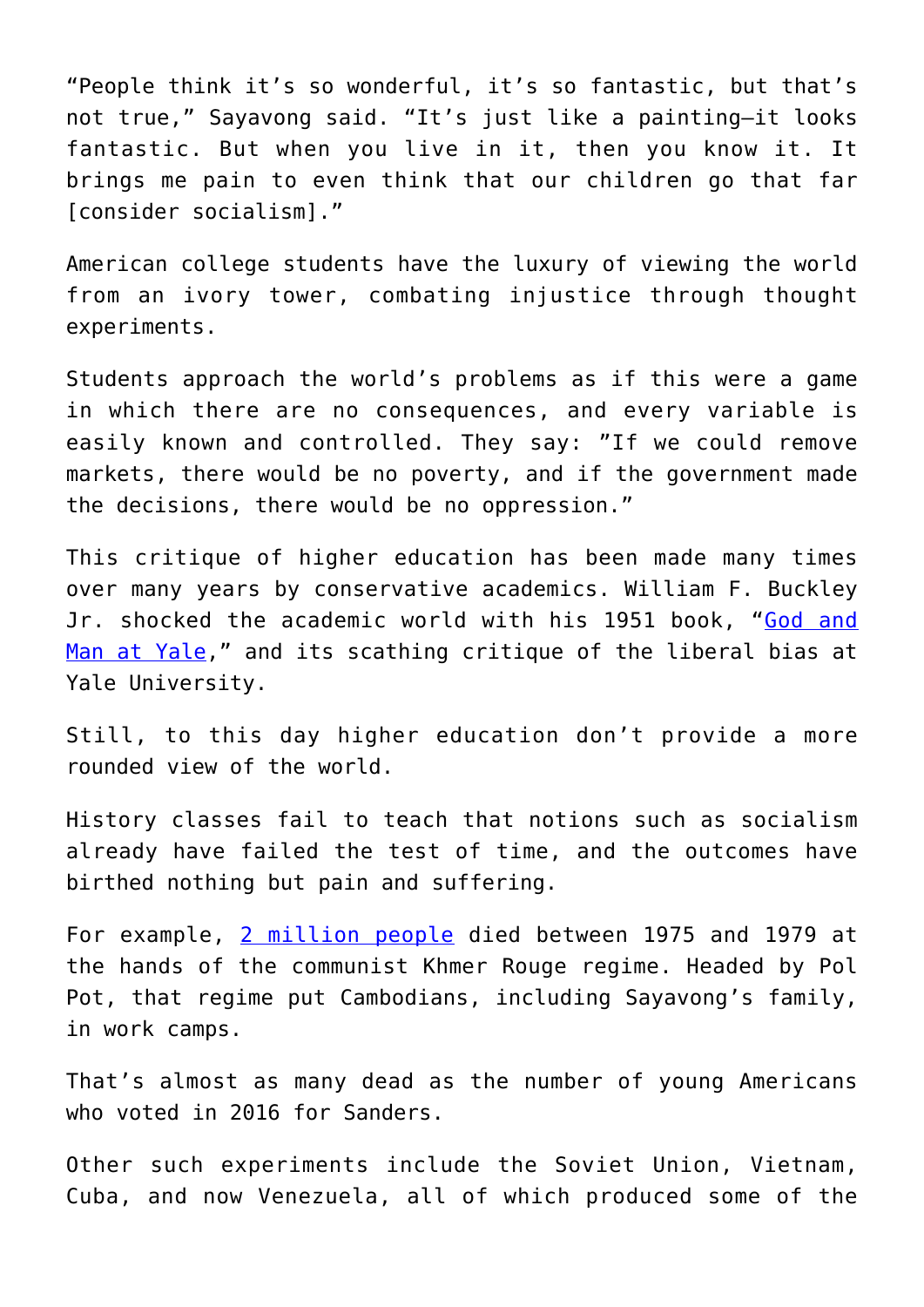most severe human rights violations known to man.

Economics classes in college fail to teach students that capitalism provided ubiquitous products such as the iPhone that almost every student takes for granted. These classes also fail to teach that competition and innovation provide affordable goods and services, as opposed to oppressing the poor.

Lauren Chen, a conservative YouTube blogger based in Canada, stated the issue clearly April 14 on "The Ben Shapiro Sunday Special" when she said: "Millennials don't know who people like Pol Pot, or Stalin, or Mao are, which is kind of to me what being a millennial is all about–all of the enthusiasm with none of the knowledge."

Just as college campuses don't solve the world's problems, Capitol Hill doesn't solve the country's problems. A few congressmen can't pull a few levers and push a few buttons to secure equality.

The swipe of a pen at the bottom of a nonbinding resolution "creating" the Green New Deal doesn't eradicate poverty.

"I do believe in equality," Bopha Sayavong told me. "I want … no rich, no poor, all even; but as a human being, think about it: If the government tells you what to do, how to eat, how to breathe, how could that be equal? They are above you."

Firsthand experience with socialism and communism has been around to offset academia's utopian visions for a long time.

Perhaps because unlike baby boomers and Generation X they don't have wars to fight, millennials and Generation Z have the privilege to disengage from history.

—

*This [article](https://www.dailysignal.com/2019/04/24/im-a-college-student-heres-why-i-oppose-socialism/) has been republished with permission from The Daily Signal.*